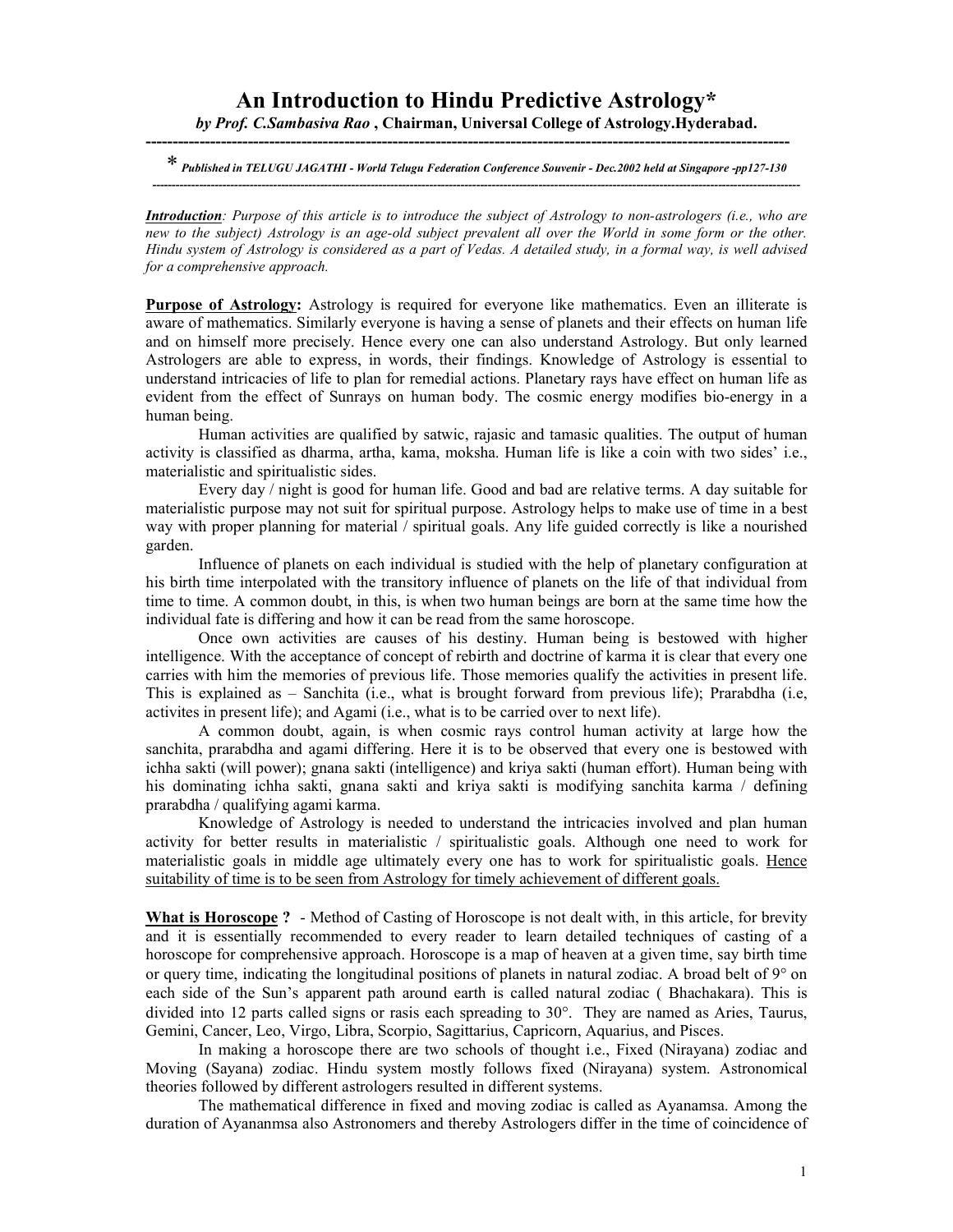moving zodiac with fixed zodiac. Prominent among the followed are Lahari ayanamsa, B.V.Raman ayanamsa, and K.P.ayanamsa.

**Solar system :** Planets move around Sun in their orbit in the sequence of Mercury, Venus, Earth, Mars,Jupiter, Saturn. Moon moves around Earth. Rahu and Ketu are not planets. They are formed with the inter-section of planetary rays – They are called shadow planets and are, however, given planetary status by classical astrologers.

**Stars :** According to ancient astrological cannons the zodiac is divided into 27 lunar mansions each extending to 13° 20'. They are also called as Asterisms or Stars. These mansions are grouped as triads and a planet is said to rule each triad. The names of stars, the planets that rule them and planets' respective periods in Vimshotari dasa are as follows. No.of the star indicates its sequential place in natural zodiac i.e., 1. Aswini 2.Bharani and so on.

.Aswini, **10**.Makha, **19**.Moola,-Ketu-7 years; **2**.Bharani, **11**.Pubba, **20**.Purvashada,Venus- 20yrs; .Kritika, **12**.Uttara, **21**.Uttarashada, Sun-6yrs; **4**.Rohini, **13**.Hasta, **22**.Sravanam, Moon-10yrs; .Mrigasira, **14**.Chitta, **23**.Dhanishta,Mars-7yrs; **6**.Arudra, **15**.Swati, **24**.Satabhisham,Rahu-18yrs .Punervasu, **16**.Visakha, **25**.Purvabhadra,Jupiter-16yrs; **8**.Pushyami, **17**.Anuradha, **26**.Uttarabhadra, Saturn-19yrs; **9**.Aslesha, **18**.Jeyshta, **27**.Revathi. –Mercury- 17 yrs.

**Rasi Tatwa** - in general. Each sign has certain natural qualities as given below.

**Aries:** Fiery, Movable, Odd sign, Prishtodaya, Rasi lord –Mars; **Taurus:** Earthy, Fixed, Even, Prishtodaya, Rasi lord – Venus.; **Gemini:** Airy, Dual , Odd, Ubhayodaya, Rasi lord- Mercury; **Cancer:** Watery, Movable, Even, Prishtodaya, Rasi lord- Moon; **Leo:** Fiery, Fixed, Odd, Sirshodaya, Rasi lord- Sun; **Virgo :** Earthy, Dual, Even, Sirshodaya, Rasi lord – Mercury; **Libra :** Airy, Movable, Odd, Sirshodaya, Rasi lord – Venus; **Scorpio:** Watery, Fixed, Even, Sirshodaya, Rasi lord- Mars; **Sagittarius :** Fiery, Dual, Odd, Prishtodaya, Rasi lord- Jupiter; **Capricorn:** Earthy, Movable, Even, Prishtodaya, Rasi lord – Saturn; **Aquarius:** Airy, Fixed,Odd, Sirshodaya, Rasi lord – Saturn; **Pisces:** Watery, Dual, Even, Ubhayodaya, Rasi lord- Jupiter.

**Bhavas – Bhava Tatwa** : Natural zodiac marked with planetary positions is divided into 12 parts called bhavas- this is within the natural division of 12 signs. Planets marked in various signs, are thus, seen in different bhavas. The first bhava is called Lagna or Ascendant. Ascendant is the raising sign, in natural zodiac, on eastern horizon at the time for which horoscope is made. Lagna is a benchmark to commence the reading of a horoscope. Various bhavas indicate different aspects of human life as detailed below. Classical astrologers also suggest to commence reading the horoscope from the strongest among Lagna / Sun's rasi / Moon rasi.

1<sup>st</sup> Bhava / Lagna / Ascendent – Body, soul, general temperament,; 2<sup>nd</sup>- Money, speech, family, eyes, ears, face, education, longevity.; 3<sup>rd</sup> - brothers, sisters, courage, anger, idea, friends, longevity.;4<sup>th</sup>- Mother, education, vehicles, lands, immovable property, houses, face, wells, water tanks, agriculture, cattle, crops, relatives;  $5<sup>th</sup>$ - Progeny, Education, Intelligence, Skills, Tantric skills, Speculation; **6 th**- Enemies, debts, diseases, service matters, competitive exams., **7 th** - spouse, Marriage, Lust, adultery, Comfort, longevity,  $8^{th}$ - Longevity, Death, Hell, Sorrow.;  $9^{th}$  - father, comfort, meditation, devotion, pilgrimage, kindness.; **10th** - Profession, Power, Fame, Business; **11th** - Gains, elder sisters, and elder brothers, Monetary gains, success, longevity; **12th** - Expenditure, loss, Wasteful expenses, hell.

**Graha tatwa – in general:** By virtue of planet(s) ownership of rasis, stars, and mutual friendship among planets they transit in own signs, friendly/inimical signs, or exalted /debilitated signs or moolatrikona signs. The strength of a planet differs as per their transitory position. Quality of planetgraha tatwa- in general is as follows.

**Sun:** Rajasic,Atmakaraka, Pitrukaraka, Profession, Courage, Power, Eyes, Pittam.; **Moon:** Rajasic, Mother, Mind, intelligence, beauty, water comfort, truth, silver, Cold; **Mars:** Tamasic, Brothers and sisters, land, Courage, anger, logic, skill of using weapons, inimical, heat, leadership, small pox ; **Mercury**: Satwik, Maths, astrology, business, medicine, skills, sculpture, cousins, philosophy,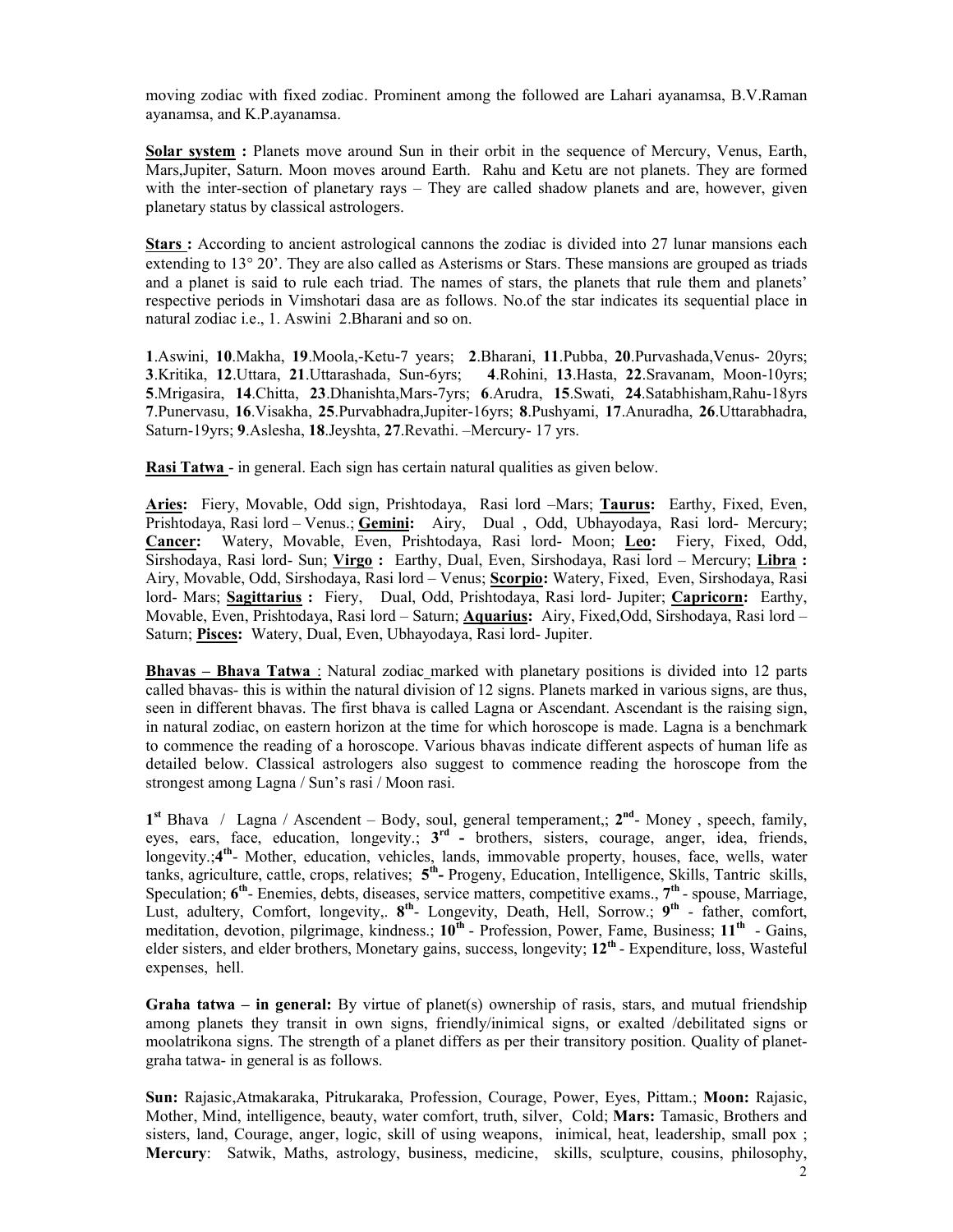intelligence, tantric, devotion to lord vishnu ; **Jupiter:** Satwik, Money, Education, progeny, Astrology, Vedas, Acostics, Gold, House; Vehicle, religion, wealth, relatives, charity. Devotion to god, truth; **Venus:** Rajasic, Spouse, marriage, music, art, pleasures with women, lust, adultry, comfort, vehicle, wealth, power, humour; **Saturn :** Tamasic, Longevity, education of mean subjects, worship of mean deities, death, bondage, small pox, illegal, bad behaviour, hell, mean life, huna vidya (i.e., education of foreign language.) **Rahu:** Tamasic, Tanks, Maternal grand parents, Father, Poisonous medicine, mean life, mean education.; **Ketu:** Tamasic, Salvation, Paternal grand parents, Philosophical thinking, devotion to God, Renunciation, Knowledge.

**Dasa system - Dasa/bhukti/antara periods :** Dasa system is followed for timing of an event as per bhava indications. Among different systems Vimshotari system is widely followed. In dasa system each planet gets a leading role as Maha dasa (main period). Within the Main period of a planet all other planets get sub-periods in a definite proportion. Within sub-period of a planet all others planets are allotted sub-sub-periods. Main period is called Mahardasa and subsequent periods are called bhukti, antara, etc. Aggregate of maha dasas of all planets is 120 years. The starting maha dasa and balance thereon at birth time is arrived from the lord of the star where moon is posited at birth time i.e. birth star.

## **Interpretation of a Horoscope – Principles for Prediction:**

*Caution: Interpretation of horoscope is a matter of decoding divine qualities of zodiac and of planets. - Objective analysis is to be made and properly worded to prevent possible errors and ill effects thereto on native's psychology. - All efforts should be taken to see that this science of Astrology does not create wrong*  fears or undue confidence.- The duty of Astrologer is to follow a code of discipline to ensure that this divine *science is useful to all.- Accurate and useful prediction is, in a sense, a gut feeling of a good practitioner with a divine blessing.* 

**General reading :** Bhava results are blended with rasi tatwa and graha tatwa of other planets associated in any way with bhava or bhava lord. No single planet works in isolation. At any given time, the native is bestowed with a package deal of all planets with leadership of a planet(s). Detailed reading of a horoscope is to be taken up after making divisional charts (shodasavargas) and arriving at the shadbala strength of planets. However, for the benefit of beginners the approach, in brief, for predictions from rasi chart is given below. A study in the following three directions is required.

**1)** A planet in a particular rasi e.g., Sun in Aries / Taurus/ Gemini etc., Moon in Aries, / Taurus/ Gemini etc., and so on. Sun in Aries – active, intelligent, famous etc., when in Taurus- slow and steady, hard worker, intelligent etc., Moon in Aries-likes travelling, impulsive, bold, aggressive etc., Moon in Taurus – Happy, good looking, weaving mind etc., and so on...

2) When a planet is in  $1^{st}$  bhava  $/2^{nd}/3^{rd}$ , and so on. E.g., Sun in Lagna – short tempered, lives in foreign land, courageous, wealthy etc., Sun in  $2<sup>nd</sup>$  bhava – fortunate, poor eye sight, troubles from government etc., Moon in Lagna – if moon is waxing and that lagna is Cancer, Aries, Taurus or Libra  $-$  handsome, learned otherwise bad effects. Moon in  $2<sup>nd</sup>$  bhava  $-$  happy, good friends, wealthy (if full moon), etc.,

3) When a bhava lord is posited in another bhava the results of two bhavas are blended. E.g., the lord of 1<sup>st</sup> bhava is posited in 1<sup>st</sup> bhava – healthy, long-lived, hard-working etc., if in 2<sup>nd</sup> bhava-Wealthy, respected, leadership etc., if in  $3<sup>rd</sup>$ -good brothers, courageous, religious etc.,

Predictions are to be made by observing all the above three directions. For timing of results verify dasa/bhukti/antara etc., period. Also consider the Gochara transit of leading planets and of dasa/bhukti/antara lords to quantify and qualify (benefic/malefic) nature of events.

**Gochara results:** Transit results are studied with reference to lagna, or Chandra lagna. Chandra lagna is the rasi where moon is posited at the time of birth. Counting from Chandra lagna is in wider practice as we see daily / weekly / monthly / yearly forecasts in various journals. One school of thought counts from birth star to a star where planet is posited in transit. By this, the transit results are